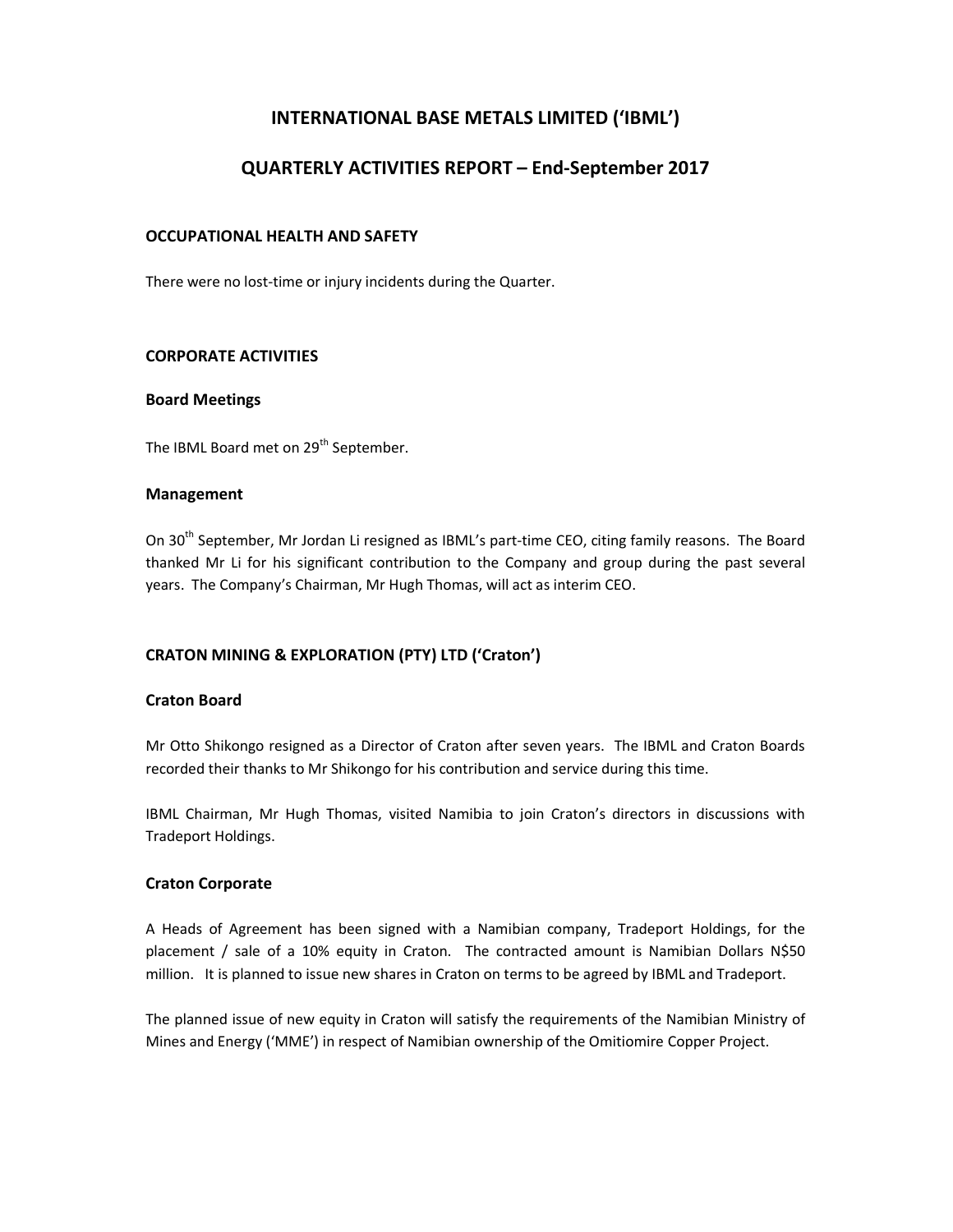## Omitiomire Copper Project - Farm Access

As previously advised, the farm Omitiomire is being sold. When the sale process has been completed, Craton will negotiate an access agreement with the new owner.

## Omitiomire Copper Project - "Mini-mining" Development Option

The mini-mining proposal was updated to produce 10 000 tonnes per month ('tpm'). The life of mine remains the same at 3.5 years by increasing the mining depth to 16m.

The Environmental Clearance Certificate ('ECC') for Omitiomire is valid for three years and expires in November 2017. Craton applied for a 3-year "renewal" for the ECC of ML197 and the new ECC has been awarded by the Ministry for a further three years.

Craton signed an agreement with SLR to conduct a social and environmental impact assessment ("SEIA") and management plan ("EMP") to amend the ECC from the previous Phase 1 operation to mini-mining. This process is expected to be completed in the first quarter of 2018.

## Craton Exploration

A relinquishment report for EPL4150 was submitted to the MME.

In line with overall cost-cutting, no field exploration activities have taken place on EPL3589, which is the only remaining prospecting licence held by Craton.

### Craton Foundation

The Craton Foundation donated reading glasses to 40 pupils at the Havana Primary School after Tobich Optics concluded their eye screening tests. The occasion was attended by the Foundation Chairman, Kobus van Graan, and several high-ranking Ministry of Education officials.

The Foundation visited two areas in the Windhoek area to gauge the suitability for possible classroom erection.

Mildy Samaria joined the Foundation in October as trustee as Sister Roswitha Pelle resigned – to take up a convent in Johannesburg. Mildy Samaria is the MD of Cornastone (IT Company) in Windhoek.

## MACQUARIE GOLD LIMITED ('MGL') – ADELONG GOLD PROJECT

As previously reported, IBML has acquired a 40% stake in MGL, which holds the Adelong Gold Project in southern New South Wales ('NSW').